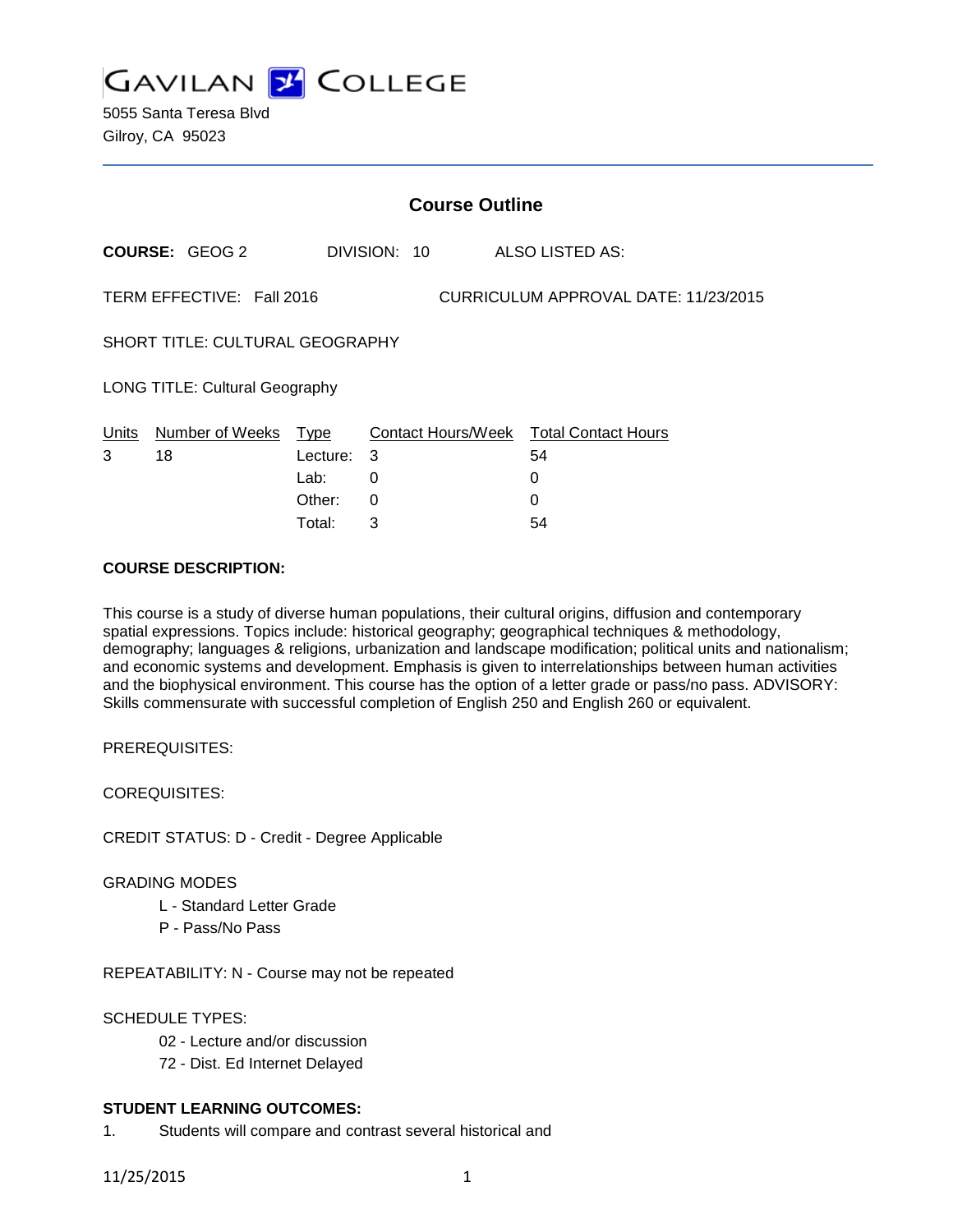contemporary approaches to the study of human geography. Measure: group project; written research paper PLO: ILO: 1,2 GE-LO: A5, D3 Year assessed or anticipated year of assessment: 2020

2. Students will identify, analyze and demonstrate the skills needed to utilize contemporary geographic tools, particularly with maps. Measure: group project; written research paper PLO: ILO: 1,2,3 GE-LO: A5, D3, F1 Year assessed or anticipated year of assessment: 2020

3. Students will evaluate the impact of human-environment interaction in producing cultural landscapes and their dynamics. Measure: map quiz, oral reports PLO: ILO: 1,4,6 GE-LO: A2 Year assessed or anticipated year of assessment: 2020

4. Students will demonstrate a practical knowledge of the five key concepts in geography. Measure: Research paper, group project, written exam PLO: ILO: 1,2,3,4,6 GE-LO: A2, A5, D3

Year assessed or anticipated year of assessment: 2020

5. Students will organize, outline, and deliver oral presentations on three aspects of a region study. Measure: oral presentations PLO: ILO: 1,2,6,7 GE-LO: A2 Year assessed or anticipated year of assessment: 2020

6. Students will utilize class discussion and critique to revise and refine a college-level research paper demonstrating their knowledge of major concepts of cultural geography. Measure: oral reports, research paper PLO: ILO: 1,2,3,4,6 GE-LO: A2, A5, D3 Year assessed or anticipated year of assessment: 2020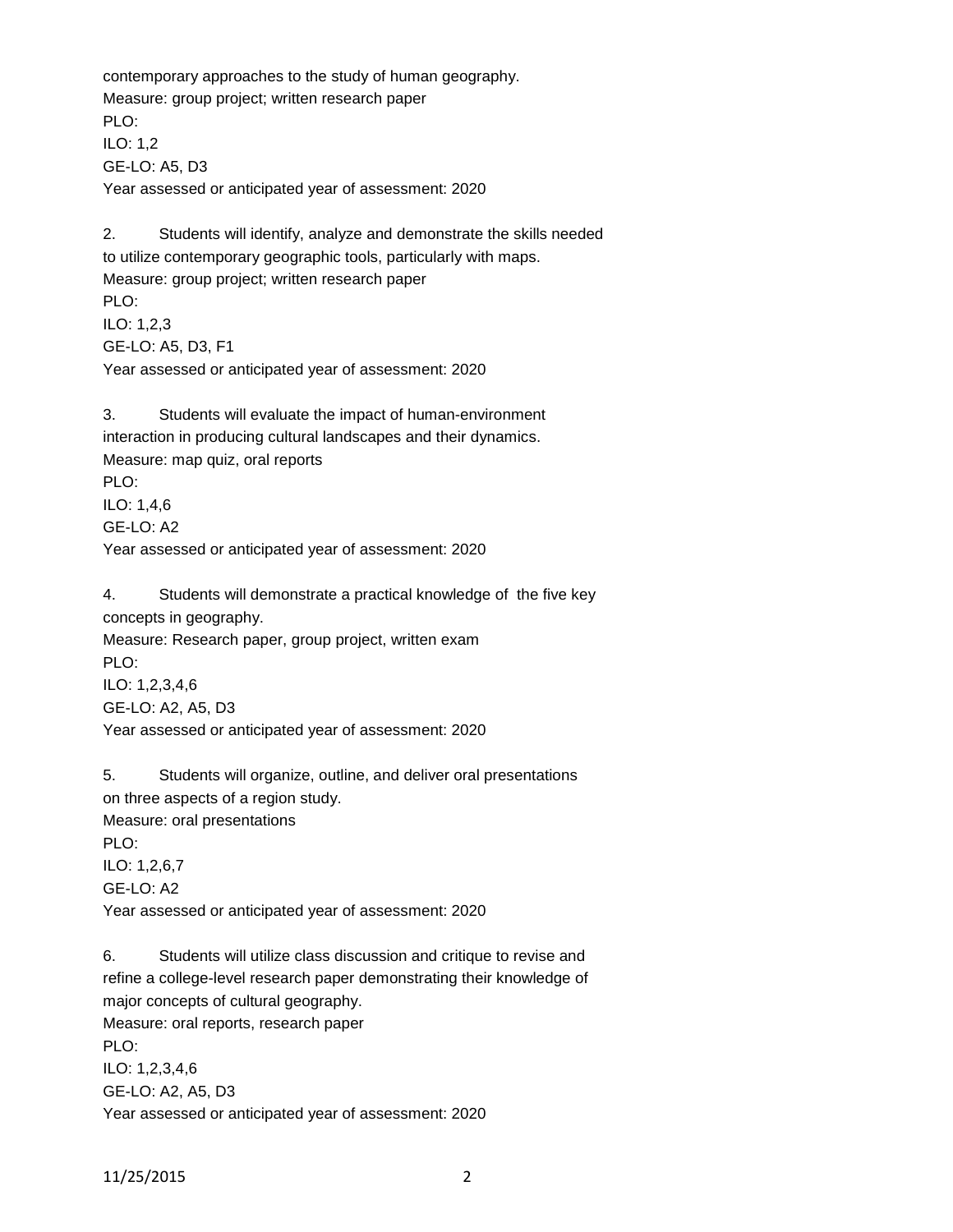7. Students will evaluate the five key concepts in human geography

and assess their strengths and weakness in furthering the understanding

of the human condition.

Measure: final examination

PLO: ILO: 2,6,7 GE-LO: A7, D1, D5, F2 Year assessed or anticipated year of assessment: 2020

8. Compare and contrast the major regions of the world with respect to their relative locations, natural environments, peoples, resources, economies, and contemporary problems.

Measure: PLO: ILO: 1,2,3 GE-LO: A2, D5 Year assessed or anticipated year of assessment: 2020

9. Describe and analyze the relationships between cultures and the environment in creating landscapes and changing our environment.

Measure: PLO: ILO: 1,2,3 GE-LO: A7, D4 Year assessed or anticipated year of assessment: 2020

CULTURAL DIVERSITY: This course promotes understanding of: Cultures and subcultures Cultural awareness Familiarity with cultural developments and their complexities

## **CONTENT, STUDENT PERFORMANCE OBJECTIVES, OUT-OF-CLASS ASSIGNMENTS**

Curriculum Approval Date: 11/23/2015 3 Hours Description of Content: Course Introduction. Goals, methods, class dynamics, description of assignments & evaluations. Using a World Atlas. Newspaper place names "fun" quiz. Student Performance Objectives: The student will Demonstrate proficiency in finding cities and countries in a world atlas using a gazeteer, latitude and longitude. Design strategies to approach and solve map problems using appropriate topical maps. Out-of-Class Assignment: Read Thinking Geographically, and Appendix (Map Scale and Projection). 3 Hours Description of Content:

11/25/2015 3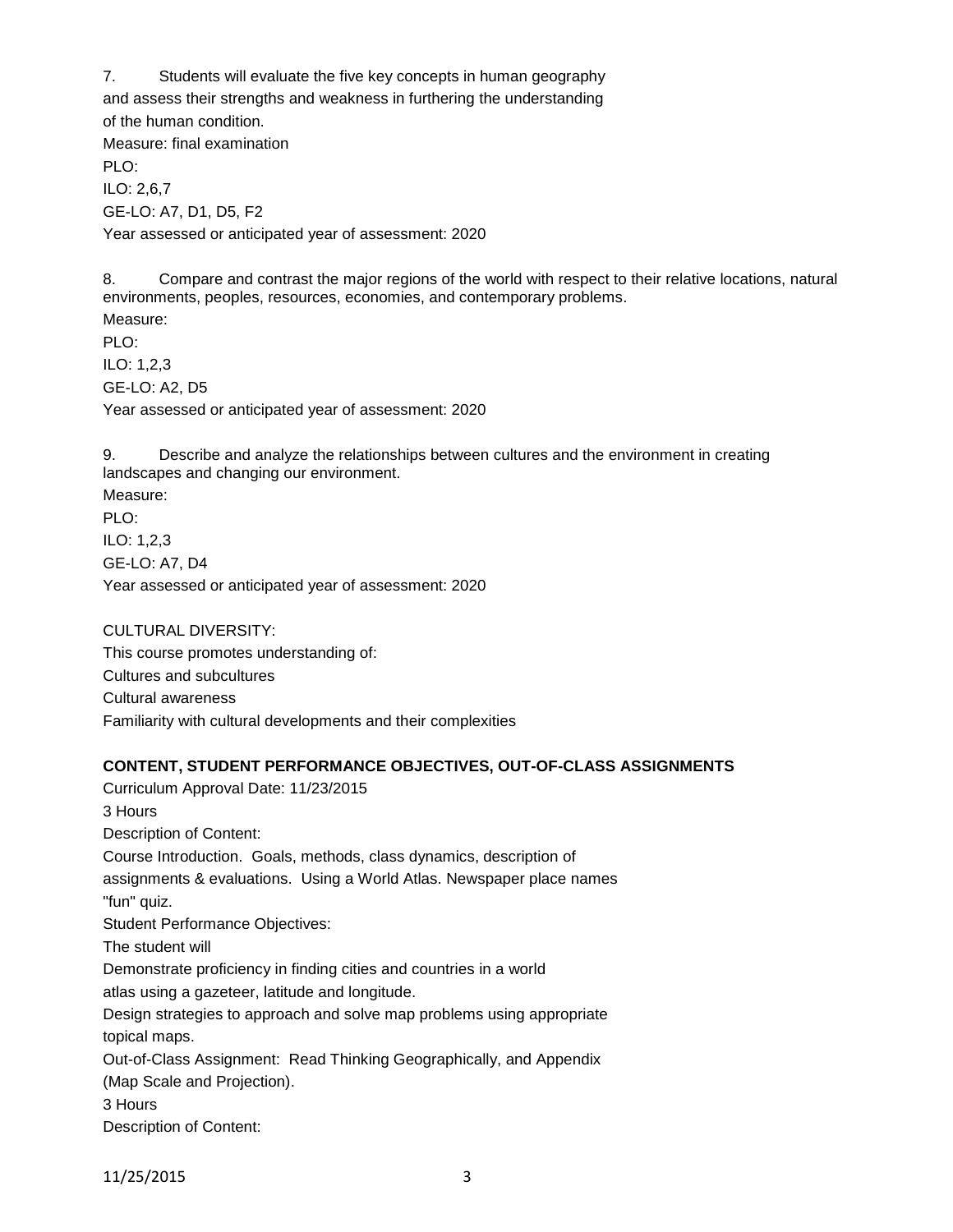Thinking geographically; the five key concepts of geography. The uniqueness of Place. Contemporary geographic tools. Diffusion theory. Student Performance Objectives: The student will: Explain and compare various cartographic principles, including descriptions of space. Describe the five key concepts of geography. Illustrate the uniqueness of Place with a specific, local example. Out-of-Class Assignment: Read text selections about Population Geography; bring a newspaper article about a cultural and/or geographical event. 6 Hours Description of Content: Population Geography. Interaction and diffusion: The globalization of almost everything; distribution of the world's people; population increases and pressures; approaches to concerns about overpopulation. Focus on Europe, Russia, and Central Eurasia. Selection of regional study groups and sign-ups for oral presentations of newspaper articles. Student Performance Objectives The student will: Develop strategies to approach, solve and comprehend problems involving population distribution and dynamics. Describe the distribution of people in comparison to available resources using arithmetic, physiological, and agricultural density measures. Compare the effects on population of natural increase, fertility, and mortality. Apply the Demographic Transition model to three contemporary cultures and explain challenges facing each. Out-of-Class Assignments: Work in groups to develop region study ideas. Read text selections on Migration. 3 Hours Description of Content: Migration and the concept of Cultural Hearth: Migration between nations of the world -- pull and push factors and implications. Focus on North America. Student Performance Objectives: The student will: Employ the Cultural Hearth concept to explain the distribution of cultural artifacts. Demonstrate and analyze pull and push factors to explain the migration of population groups in recent history. Define and explain chain migration. Apply concepts and ideas in the readings to develop a recommended national policy on immigration for the next decade. Out-of-Class Assignments: Read text selections on Folk and Popular Culture. Prepare and submit region study proposals.

For 10 points extra credit, come to the next class with a one-page

11/25/2015 4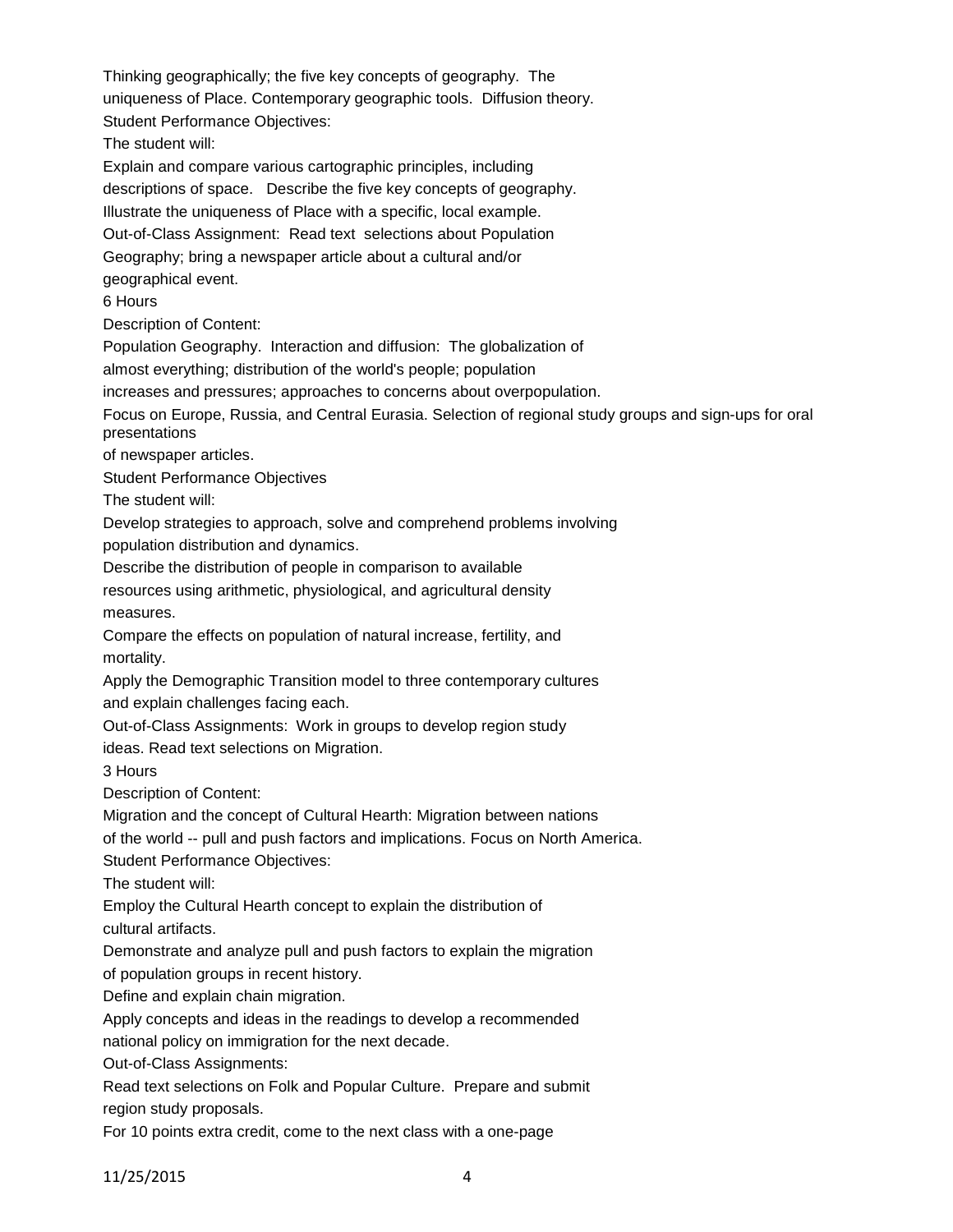summary of a mily's immigration story (your own or someone you have interviewed). Include pull and/or push factors. 3 Hours Description of Content: Folk and popular culture. Music, sports, food, housing. Region study group reports on a cultural aspect of their region. Focus on Central and South America. Student Performance Objectives Compare and contrast the differences between folk and popular culture. Explain where folk and popular culture originate and how they diffuse, including the problems caused by globalization. Propose a policy to be instituted by a developing nation that would protect folk culture from the encroachment of American popular culture. Out-of-Class Assignments: Read chapter on Language. Prepare for quiz on current events relating to culture and place. 3 Hours Origin and diffusion of language. Language family trees.. Lingua Franca vs. preservation of language diversity. Region study group reports on the languages common to their region. Focus on the Middle East. Student Performance Objectives: The student will: Describe the distribution of major language families throughout the world using the concept of Cultural Hearth and diffusion theory. Define and explain the importance of lingua franca. Out-of-Class Assignments: Prepare a list of region study group topics and sample bibliographies for next session. 2 Hours "Writing the Social Science Research Report" workshop; using the Gavilan College Library databases; writing in-text citations and Reference lists. paraphrasing vs. plagiarizing. Student Performance Objectives: The student will: Prepare for writing a geography research paper through locating sources, taking notes, highlighting key points, identifying purpose. Create an original, college-level research paper on a geographical region using correct format for in-text and reference citations. Out-of-Class Assignments: Read chapter on Religion for next class session. For 10 points extra credit, come to class with a written summary of a visit to a religious service or event other than yours. Study for the midterm exam. 1 Hours Midterm Exam on lectures, readings, vocabulary, films, and maps. 6 Hours Religions of the world. Universalizing vs. ethnic; distribution; territorial conflicts. Film: Within These Walls. Region study reports on the major religions found in their region. Focus on Africa. Student Performance Objectives: The student will:

Distinguish between a universalizing religion and an ethnic religion.

11/25/2015 5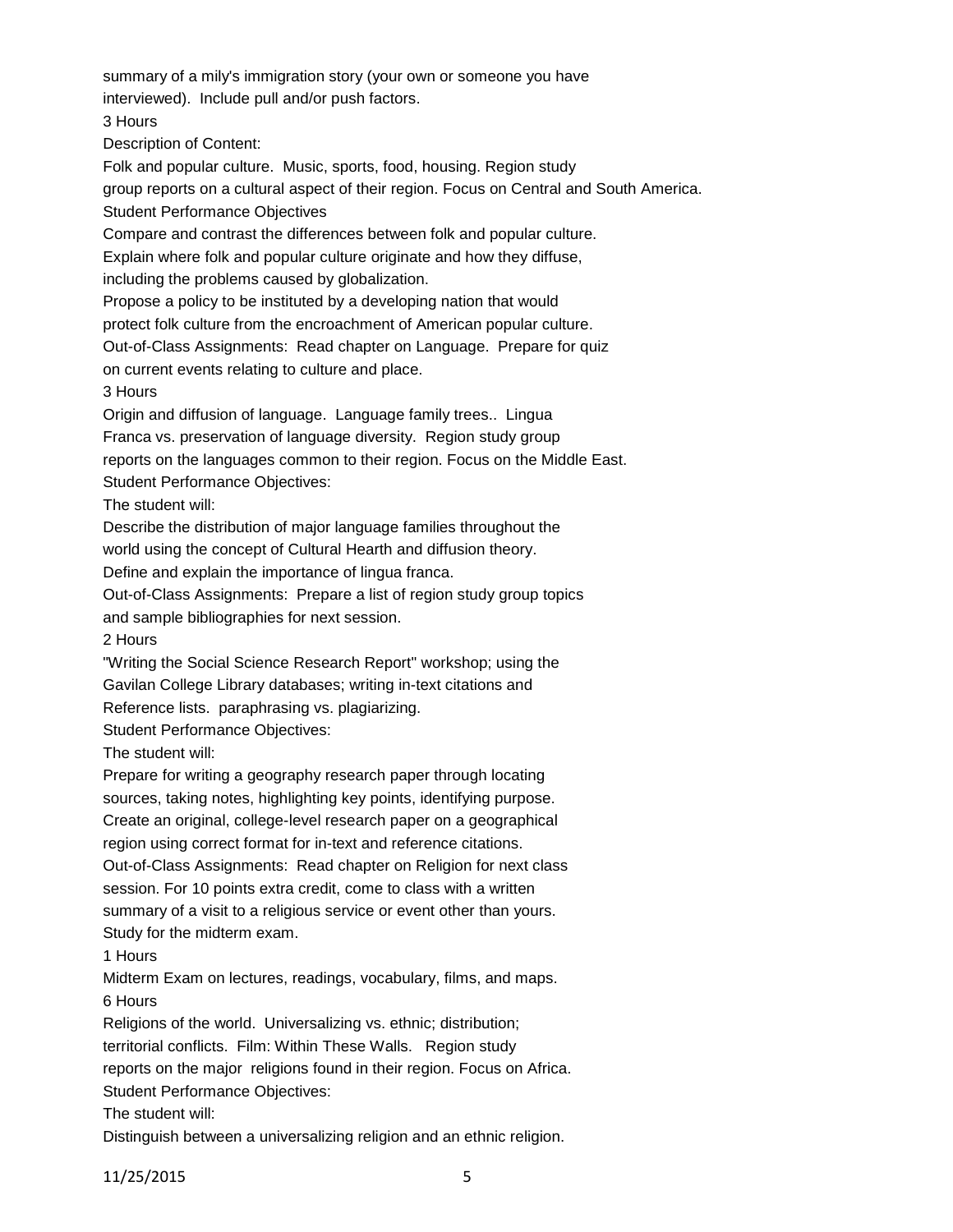Compare the distribution of religious traditions to the distribution of language and culture. Explain the distribution and impact of major religions found in a specific world region. Out-of-Class Assignments: Read chapters on Ethnicity and Race and Political Geography. 6 Hours Differentiating Ethnicity and Race. Ethnicity and Nationalism. Ethnic "cleansing." Political Geography. Boundaries, States, and Cooperation (or not). Focus on Southwest Asia (India and the Indian perimeter) and East/Southeast Asia. Regional Study Group Map Presentations. Student Performance Objectives: The student will: Distinguish sociocultural regions from political states. Compare and contrast ethnicity, race and culture. Construct a scenario to explain the justification of ethnic cleansing in a specific geographical region. Illustrate how sociocultural history influences spatial behavior. Out-of-Class Assignments: Read text and related readings on Economic Geography and formulate ten questions to guide class discussion. (Use the internet to make topics more relevant.). 9 Hours Economic Geography: Development, Agriculture, Industry, Services and Urbanization. Group activity on concepts in economic geography. Problems of resources facing the world today. Focus on Oceania. Exploring possible solutions: Student Performance Objectives: The student will: Formulate a model showing how development, agriculture, industry, and consumer services impact on world resources. Hypothesize solutions to inequities and conflicts that result from resource issues. 3 Hours Contemporary Careers in Geography. Student Performance Objectives: Explain work settings and functions of several different geographical specializations. Describe educational requirements and challenges of a geographical specialization of interest. 3 Hours Review Session: Preparing for the final examination essays. Student Performance Objectives: The student will: Review major concepts, terminology, and problems covered during the semester. Construct a unified, coherent, and developed essay that uses appropriate terminology to describe a relevant geographical concept. 2 Hours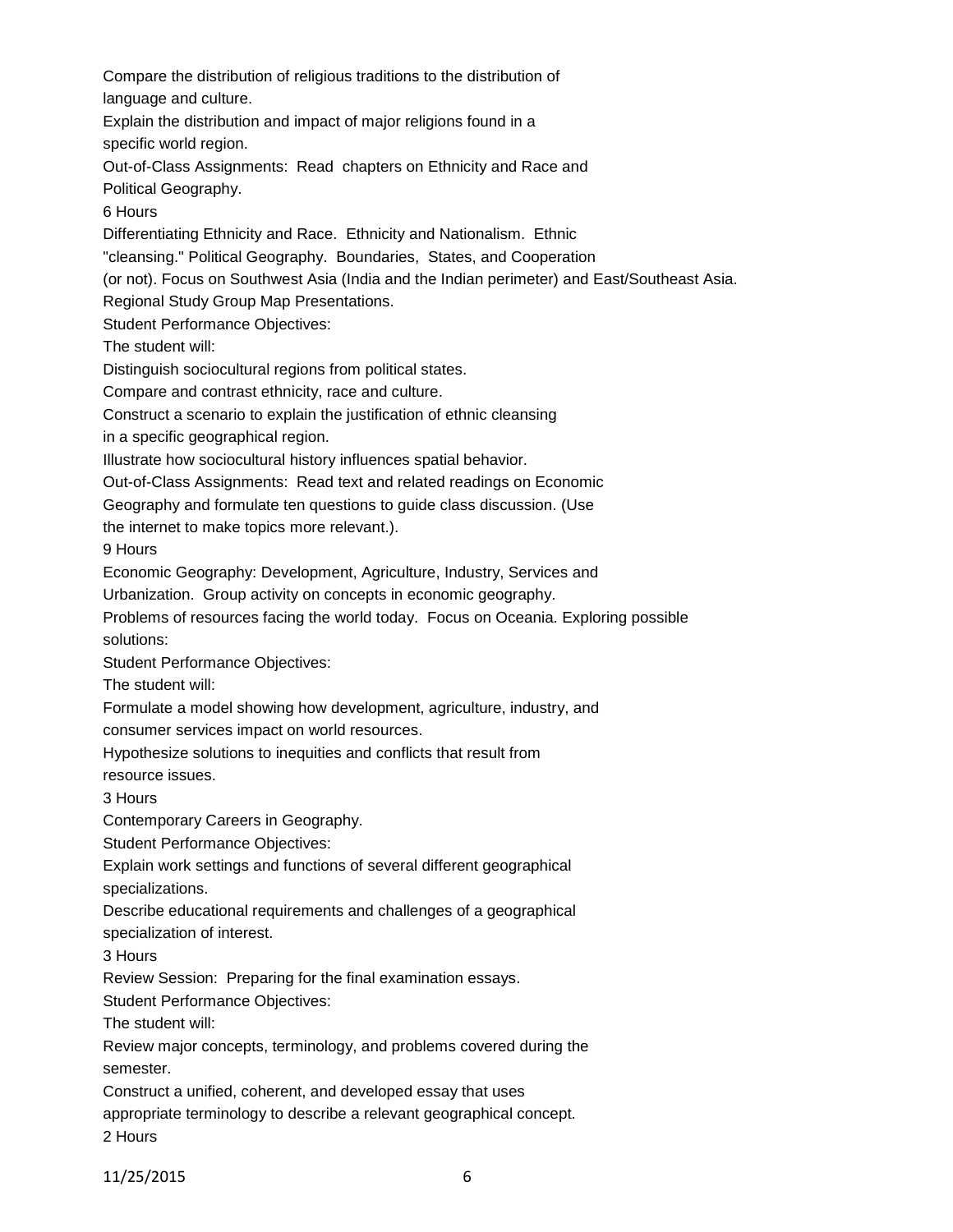Final Examination.

## **METHODS OF INSTRUCTION:**

Lecture, discussion, video, map workshops, student oral reports, group research project

## **METHODS OF EVALUATION:**

| The types of writing assignments required:              |               |
|---------------------------------------------------------|---------------|
| Written homework                                        |               |
| Essay exams                                             |               |
| Term papers                                             |               |
| The problem-solving assignments required:               |               |
| Quizzes                                                 |               |
| Exams                                                   |               |
| The types of skill demonstrations required:             |               |
| Other: Collaborative projects                           |               |
| The types of objective examinations used in the course: |               |
| Multiple choice                                         |               |
| True/false                                              |               |
| Matching items                                          |               |
| Completion                                              |               |
| Other category:                                         |               |
| None                                                    |               |
| The basis for assigning students grades in the course:  |               |
| Writing assignments:                                    | $30\% - 50\%$ |
| Problem-solving demonstrations: 20% - 40%               |               |
| Skill demonstrations:                                   | 10% - 20%     |
| Objective examinations:                                 | 20% - 40%     |
| Other methods of evaluation:                            | 0% - 0%       |

#### **REPRESENTATIVE TEXTBOOKS:**

Required: Rubinstein, James M. The Cultural Landscape. Boston: Pearson, 2013. Or other appropriate college level text. ISBN: 1292021430 Reading level of text, Grade: 12Verified by: Marlene Bumgarner

# **ARTICULATION and CERTIFICATE INFORMATION**

Associate Degree: GAV D2, effective 200730 GAV F, effective 200730 CSU GE: CSU D5, effective 200730 IGETC: IGETC 4E, effective 200730 CSU TRANSFER: Transferable CSU, effective 200730 UC TRANSFER: